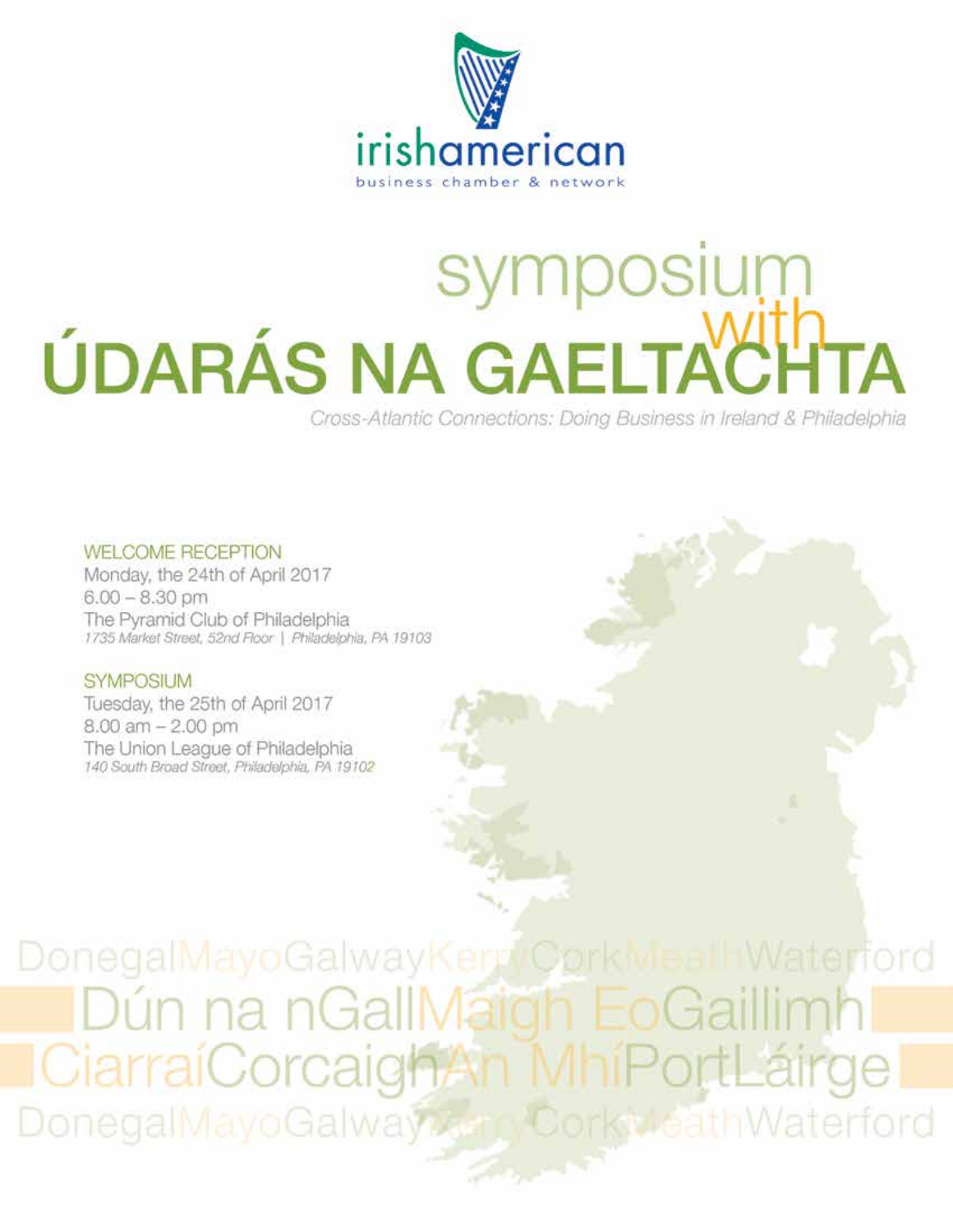

# AGENDA

| 8.00 AM  | Registration, Networking & Breakfast                                                                                                                               |
|----------|--------------------------------------------------------------------------------------------------------------------------------------------------------------------|
| 8.30 AM  | Welcome Address - Kevin D. Kent, Chairman, IABCN                                                                                                                   |
| 8.40 AM  | <b>Opening Remarks &amp; Company Introductions</b><br>Michael Heaney, Director of Enterprise & Employment, Údarás na Gaeltachta                                    |
| 9.10 AM  | Westire Technology, Sean Ganley, CEO                                                                                                                               |
| 9.35 AM  | Complete Laboratory Solutions CLS (Saotharlann Chonamara)<br>Evelyn O'Toole, CEO                                                                                   |
| 10.00 AM | Resources Available in PA: Office of International Investment at<br>Pennsylvania Department of Community & Economic Development<br>Jason Hunt, Marketing Executive |
| 10.25 AM | <b>Coffee Break</b>                                                                                                                                                |
| 10.45 AM | EireComposites Teo, Tomas Flanagan, Owner                                                                                                                          |
| 11.20 AM | National University of Ireland, Galway, Dr. Jim Browne, President                                                                                                  |
| 11.45 AM | Randox, Mark Campbell, Senior Manager                                                                                                                              |
| 12.10 PM | Ireland: The US Gateway to Europe: IDA Ireland<br>Doireann Mooney, Vice President, Emerging Business                                                               |
| 12.30 PM | Resources available in Philadelphia: Select Greater Philadelphia<br>Meghan Kelly, Director, Business Expansion Services                                            |
| 12.50 PM | Meet the Speakers; Networking Reception                                                                                                                            |
| 1.30 PM  | Luncheon                                                                                                                                                           |
| 2.00 PM  | Closing Remarks - Bill McLaughlin, Founder & Chairman Emeritus, IABCN                                                                                              |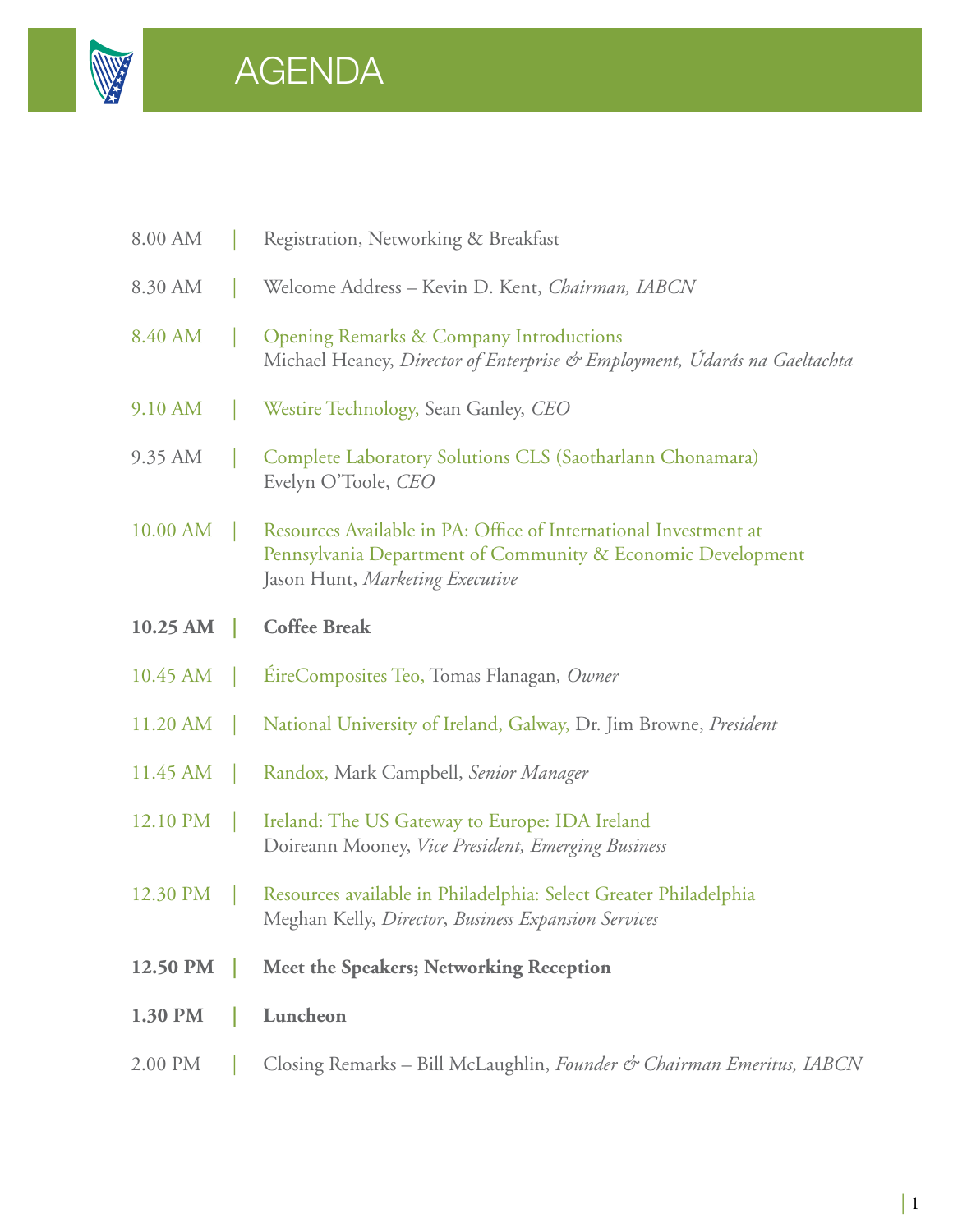



Irish American Business Chamber & Network, Inc. *Bill McLaughlin, Founder & Chairman Emeritus Kevin D. Kent, Chairman*

The Irish American Business Chamber & Network, Inc. (IABCN) is a nonpartisan business organization promoting the interests of its members and the development of economic and educational relationships between the United States, Ireland, and Northern Ireland.

We provide growth opportunities through a series of networking forums for business executives, helping them to exchange information and ideas on doing business with one another.

These forums are hallmarked by the appearance of top CEOs, government executives and directors who share similar interests and goals. Visit our website to review some of our past events and to gain a greater appreciation of the opportunity for networking created by the Irish American Business Chamber.

**www.iabcn.org**



#### Údarás na Gaeltachta *Michael Heaney, Director, Enterprise & Employment Sinead Ní Fhátharta, Manager, Enterprise & Employment*

Údarás na Gaeltachta is the regional authority responsible for the economic, social and cultural development of the Gaeltacht. The overall objective of Údarás na Gaeltachta is to ensure that Irish remains the main communal language of the Gaeltacht and is passed on to future generations. The authority endeavours to achieve that objective by funding and fostering a wide range of enterprise development and job creation initiatives and by supporting strategic language, cultural and community based activities. A governing board of 12 members and a staff of 87 people implement the agency's development brief.

#### **Economic mission**

Udarás encourages investment in the Gaeltacht through a range of generous financial and nonfinancial incentives for new and existing enterprises in the Gaeltacht.

The organisation supports businesses in developing new markets, technologies, products and strategic alliances through research and development. Gaeltacht companies span a range of commercial sectors, including life sciences, ICT, tourism, fish processing and aquaculture, renewable energy, food, niche manufacturing, audio visual and digital media, arts and crafts. Over 7,300 people are currently employed full time in Údarás na Gaeltachta client companies and these companies have a significant a economic impact and make a substantial contribution to the Irish economy.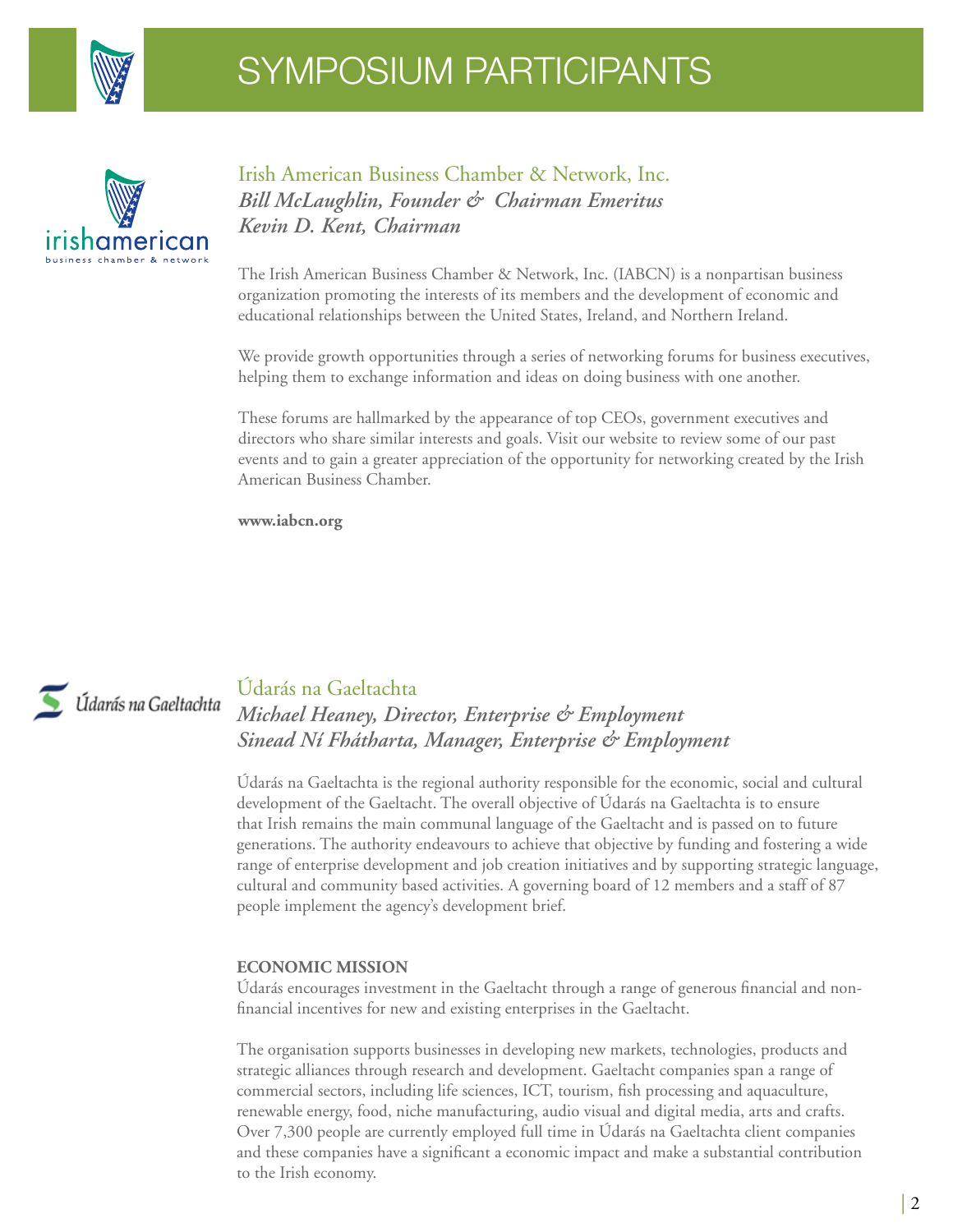

#### **Cultural mission**

All of the organisation's activities have the aim of preserving and promoting the Irish language at their core. Údarás funds a range of strategic language and cultural initiatives as well as supporting the Irish language through its own practices.

Údarás supports a range of initiatives and collaborates with individuals, community groups and companies which embrace Irish and provide the everyday settings in which the language flourishes, such as:

- Language Services Centres
- Irish Language Pre-schools
- Irish in Business
- Language Learning Incentives

#### **Social Mission**

The people of the Gaeltacht play an active role in the economic, social and cultural development of their communities, largely through well-established groups such as community cooperatives and community development companies. An Údarás provides funding for these and provides the advice, assistance and financial support that help these community groups become strong and proactive structures which can deliver local services, promote local development initiatives, and in many instances manage and administer community or state assets such as enterprise centres. An Údarás works in close partnership with community groups to administer social employment schemes, manage youth clubs and pre-school groups and enhance the social infrastucture through activities such as the provision of assistance for the elderly and the disadvantaged.

**www.udaras.ie/en**



Westire Technology Limited *Sean Ganley, CEO; Sean Noone, Chairman & Managing Director Jerome McDonnell, Executive Director*

Westire Technology Limited (WESTIRE) was initially established as a research and development company and during March of 2016 WESTIRE took-over the core products and assets of SELC Ireland Limited (SELC). The founder of both SELC and WESTIRE Sean Noone BSc DBA has over 33 years-experience in the provision of photocell street lighting technologies supplying Utilities, Lighting Luminaire OEM's and Municipalities through-out Europe, North America, Canada & South Africa.

#### **www.westire.com**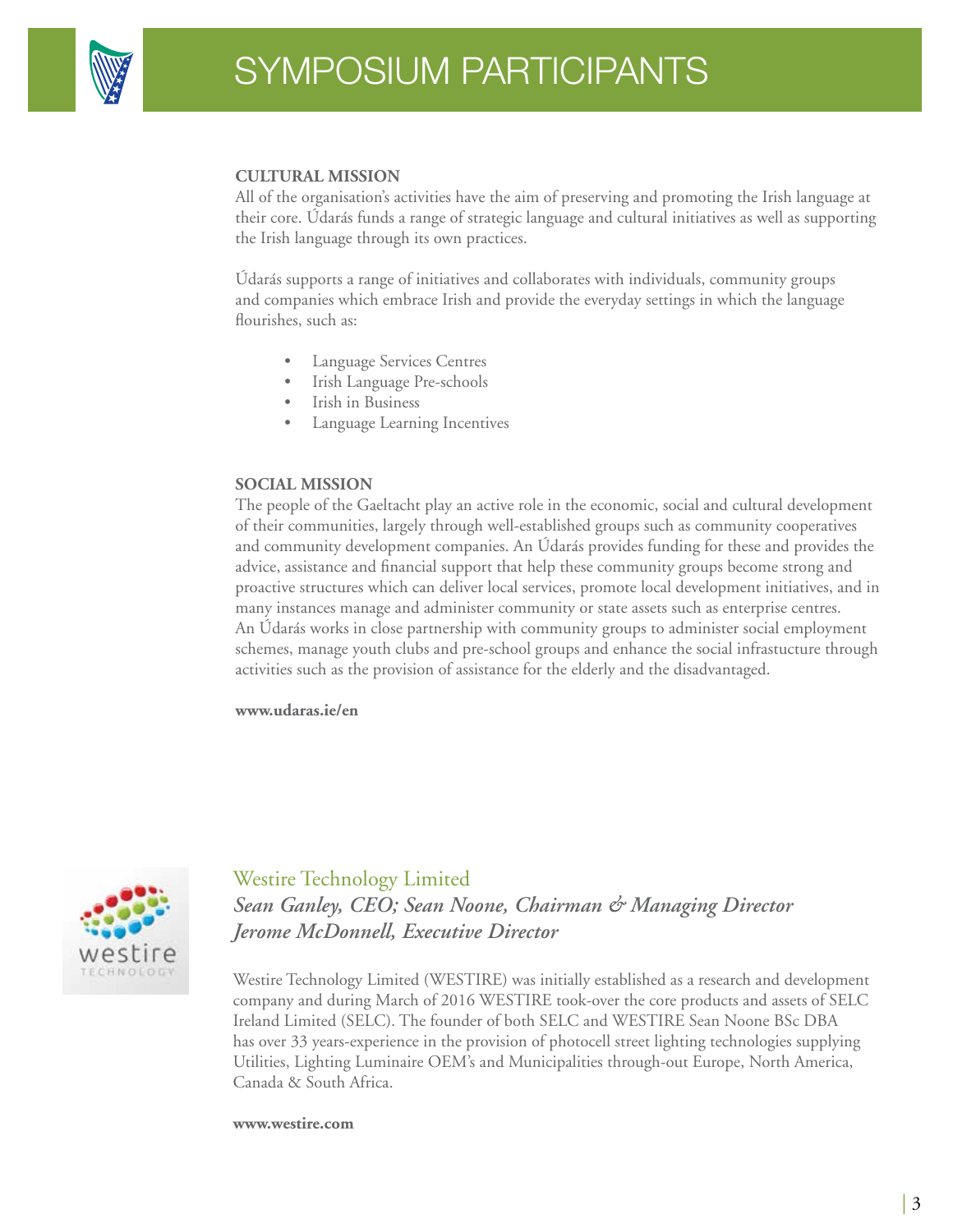



#### Complete Laboratory Solutions CLS (Saotharlann Chonamara) *Evelyn O'Toole, CEO*

CLS (Complete Laboratory Solutions & CLS MedPharma) is the leading Irish contract laboratory. The company provides microbiological & analytical testing and supply trained analysts on contract to the pharmaceutical, medical device, food and water industries.

The company is very proud to work in partnership with its clients, many of whom are leading global brands. CLS has both GMP (approved by the Irish Medicine Board) and 17025 (accredited by Irish National Accreditation Board) testing facilities.

CLS currently employs 83 people, invests in leading technology, boasts a brilliant team of people and has the vision and strategic plan to optimise growth with sustainability and innovation to place and hold CLS in a leading position making it attractive as a supplier both in Ireland and internationally.

**www.cls.ie**



## Pennsylvania Department of Community & Economic Development *Jason Hunt, Marketing Executive Office of International Business Development*

The mission of the Department of Community and Economic Development (DCED) is to foster opportunities for businesses to grow and for communities to succeed and thrive in a global economy.

Economic development, education and workforce agencies are working together like never before to meet the needs of employers. All of these efforts have created an environment of certainty and predictability in Pennsylvania – one where businesses feel confident and can thrive and grow. The quality of life in Pennsylvania is exceptional. Affordable land and housing costs, diverse and vibrant communities from big cities to small towns, excellent schools, access to world-class arts and top-notch healthcare make Pennsylvania a great place to live and raise a family. Pennsylvania is the 20th Largest Economy in the World. With a gross domestic product of more than \$600 billion, Pennsylvania is the twentieth largest economy in the world — larger than the nations of Saudi Arabia, Sweden and Iran. If you are moving or growing a business, Pennsylvania is the place to be.

**www.newpa.com/**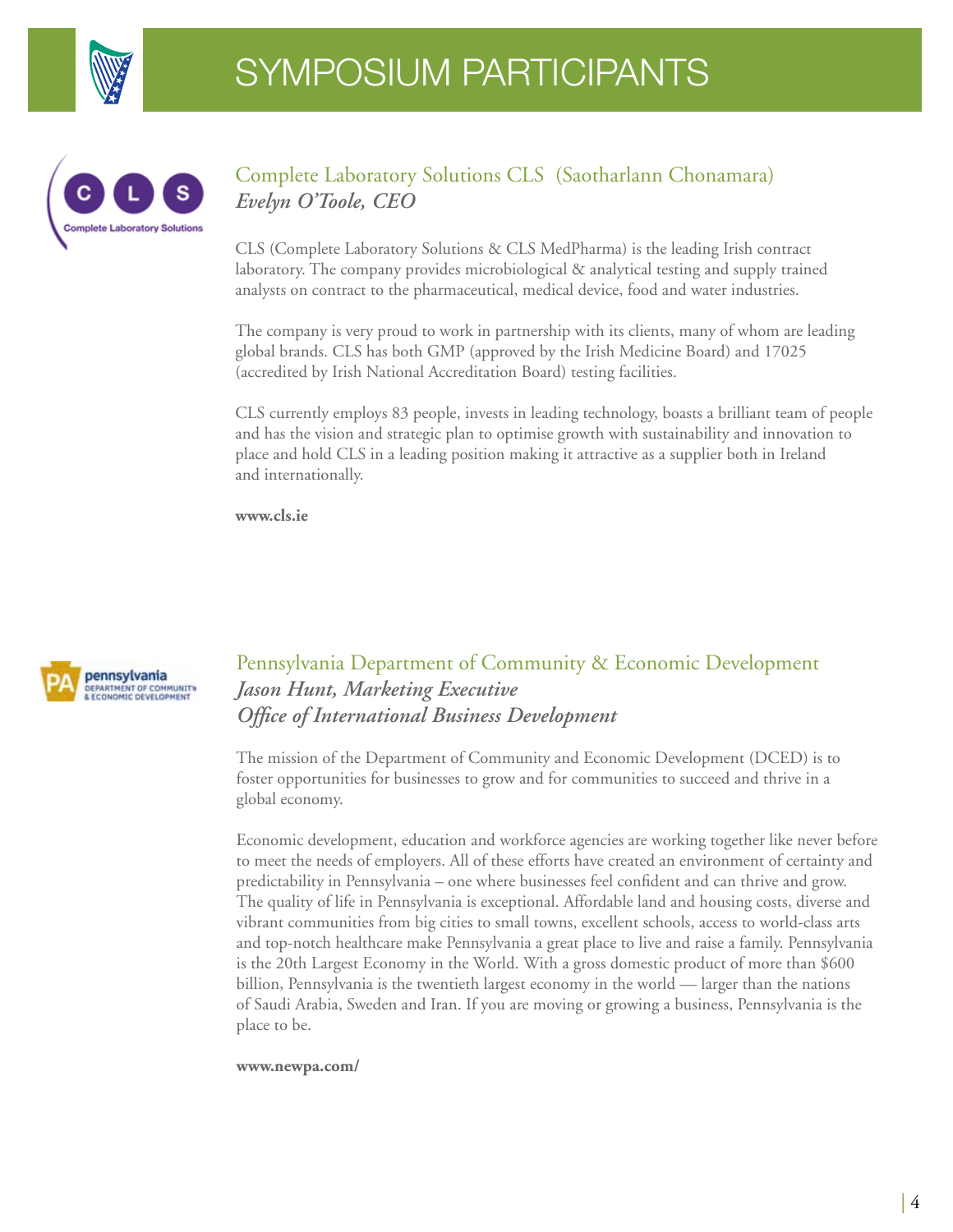



# ÉireComposites *Tomas Flanagan, Owner*

ÉireComposites offers its customers an integrated service including accredited design, innovative tooling, advanced manufacturing, and testing in a single organisation.

We currently employ over 70 staff in our facility in Inverin. Inverin is part of the Connemara Gaeltacht. By allowing the people of Inverin to work locally, ÉireComposites is promoting the Irish language.

We pride ourselves in meeting our customers' delivery times. That's why in 2015, 99% of components were manufactured and delivered on time.

ÉireComposites has managed over 16m of EU FP6 and FP7 projects relating to composite materials for Aircraft Structures, Space Launchers and Renewable Energy. Key customers include Bombardier and Airbus (aircraft parts) and Kingspan (wind energy).

**www.eirecomposites.com**



## Randox *Mark Campbell, Senior Manager Rachel Fullerton, Life Sciences Team Leader*

Randox is a global leader in healthcare diagnostics; today more than 5% of the world's population – in excess of 370 million people across 145 countries – receives medical diagnosis using Randox products each year. Our products and services are used in hospitals, clinical, research and molecular laboratories, food testing, forensic toxicology, life sciences, and veterinary laboratories. With more than 1400 employees of 44 nationalities, including 300 research scientists and engineers, we have offices and distribution in over 145 countries. There are four key manufacturing and research and development sites, located in County Antrim, Northern Ireland; Dungloe, County Donegal, Ireland; Bangalore, India; and in the Greater Washington DC area, USA. Our Randox Health Clinics are currently located in London and Belfast, with ambitious plans to roll out a number of new clinics across the UK over 2016 – 2017.

#### **www.randox.com**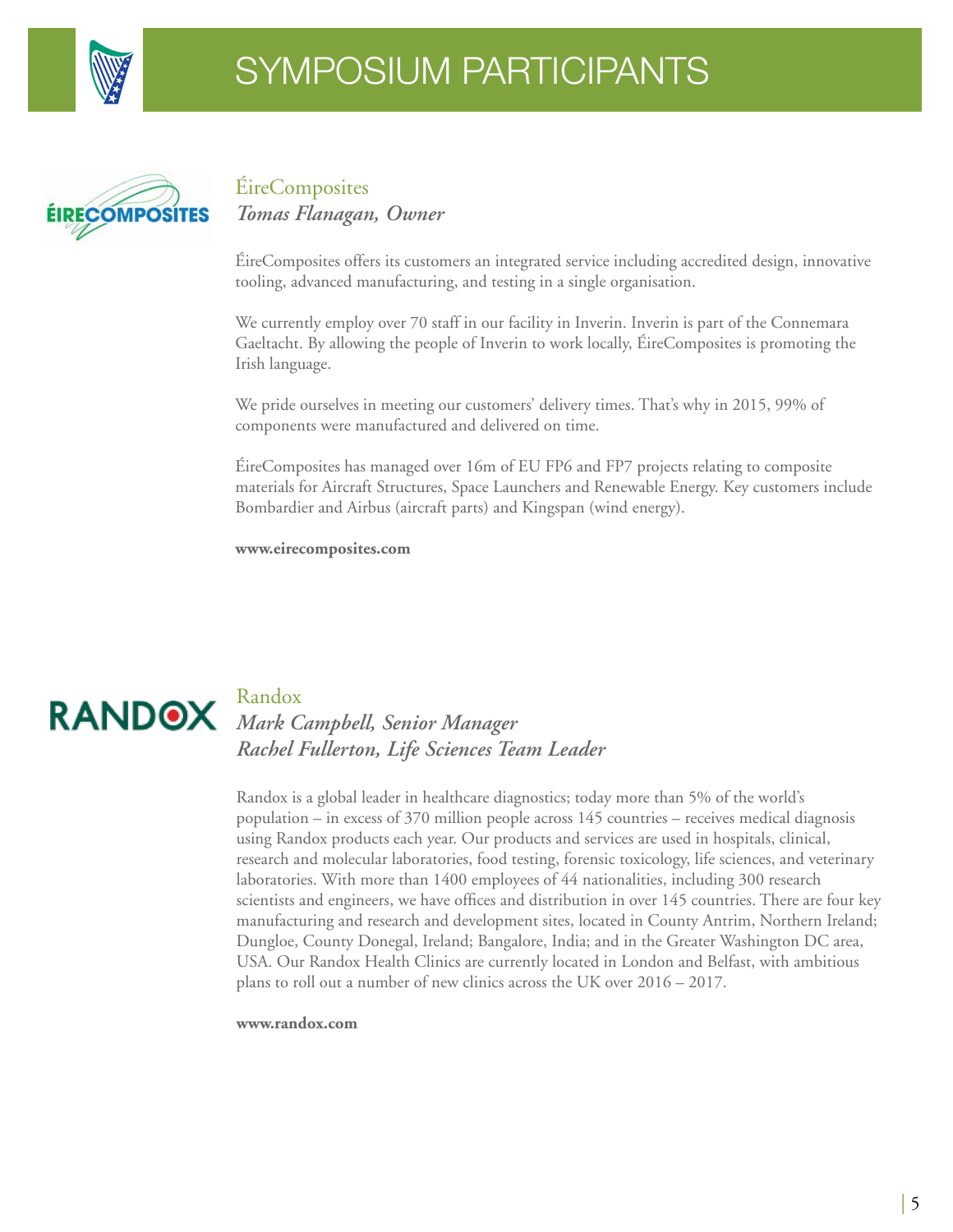

National University of Ireland, Galway



**NUI Galway OE** Gaillimh



*Dr. Jim Browne, President*

On 6th March 2008, Dr Jim Browne became the twelfth president of NUI Galway. A native of Athlone, Co Westmeath and an engineering graduate of NUI Galway, Jim Browne is a former Dean of Engineering (1996-2001).

Prior to becoming President, he served as Registrar and Deputy-President of the University for seven years. He has a record of achievement in academic leadership, strategic planning and change management within NUI Galway.

Dr Browne has published over 200 academic papers and 15 books, including translations into French and Chinese. He was awarded the degree of D.Sc. by the University of Manchester for published work in 1990 and he is a member of both the Royal Irish Academy and the Irish Academy of Engineering. In 2013 Dr Browne was the recipient of the Irish Medical Devices Association award for Outstanding Contribution to the Medical Technology Sector and the Engineers Ireland Excellence award for Outstanding Contribution to Engineering.

Dr Browne's leadership roles include membership of the editorial boards of a number of international research journals; member of Irish Universities Quality Board (now QQI); President of Engineers Ireland 2008/2009; member of the Senate of the National University of Ireland; member of the board of CAO; Member of the EPSRC Review Group on Engineering Research Centres in the UK; member of the board of Galway University Foundation; and member of the board of Music for Galway.

In April 2013, he was appointed Chair of the Children's Hospital Group Board by the Irish Minister for Health & Children. The Children's Hospital Group Board is the end-user and client for a major national building project and will oversee the operational integration of Ireland's three children's hospitals in advance of the move to the new hospital.

He has significant industrial experience, having spent some years working with Nortel Networks (then Northern Telecom) in Canada and Ireland. He has also consulted with a wide range of Irish and international corporations. In addition, Dr Browne also has considerable experience of working with overseas universities, as well as with public and private bodies. He is married to Maeve; and they have four children.

Queen's College Galway was founded in 1845. Following construction of the iconic Quadrangle building, the University opened its doors four years later to the first cohort of just 68 students.

From humble beginnings, NUI Galway has grown massively in size and reputation over the past 170 years. Today they are ranked among the top 2% of universities in the world and recognised as being one of the best universities for their international outlook.

The medical technology sector in Ireland is recognised as one of five global emerging hubs. Eight of the world's top ten med-tech companies are based here, and devices designed and made in Galway are saving lives all over the world. Galway is at the very heart of this development and NUI Galway is the powerhouse for much of this progress.

NUIG researchers focus on some of the major medical challenges that face the world today including cardiovascular disease, cancer, orthopaedic disorders and neurodegenerative diseases. They are pushing the frontiers of science to create the technologies of the future. This will lead to better and more affordable health outcomes for patients.

**www.nuigalway.ie**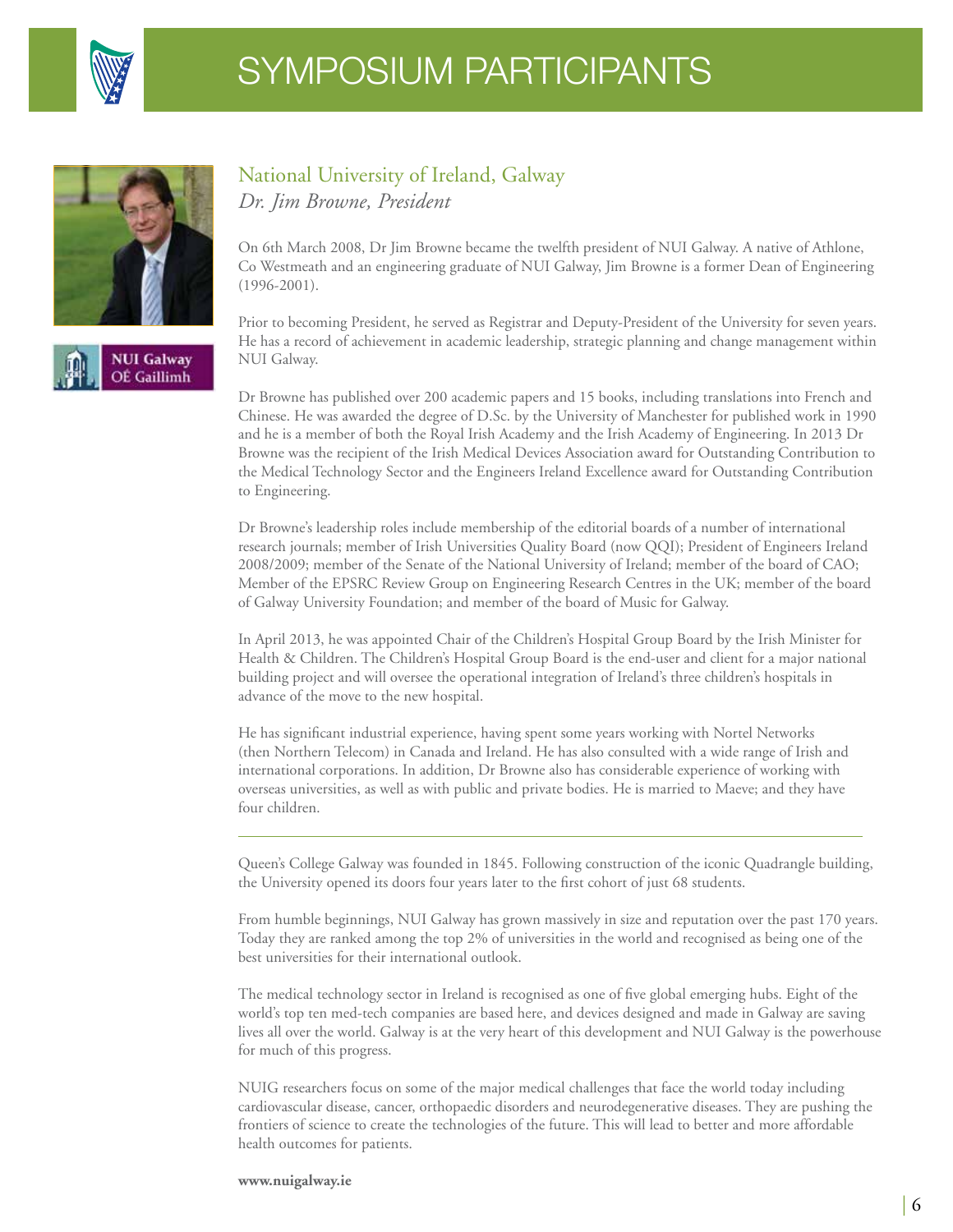



#### IDA Ireland

Doireann Mooney, *Vice President, Emerging Business*

Ireland's inward investment promotion agency, IDA Ireland (Industrial Development Agency) is responsible for the attraction and development of foreign investment in Ireland. A range of services and incentives, including funding and grants, are available to those considering foreign direct investment in Ireland. These are offered by IDA Ireland, Ireland's inward investment promotion agency, to both new and existing clients.

While investment from overseas manufacturing and internationally traded services are the broad focus of IDA Ireland, the agency continues to work with investors once in Ireland to encourage and assist in expanding and developing their businesses. This long-term view of relationships with foreign direct investors in Ireland has proven very successful for all involved and is something IDA Ireland excels at.

IDA focuses on securing investment from new and existing clients in the areas of High End Manufacturing, Global Services (including Financial Services) and Research, Development and Innovation. Key sectors within these areas for investment are Life Sciences (Pharmaceutical, Biopharmaceutical and Medical Technologies), Information Communications Technology (ICT), Engineering, Professional Services, Digital Media, Consumer Brands and International Services.

And looking to the future, IDA is actively focusing on emerging areas such as Clean Technology, Convergence and Services Innovation. These areas offer exciting new overseas investment opportunities and are ideally suited to the Irish skill-set, experience and in the case of Clean Technology, geography and climate.

Patrick represents IDA Ireland in East Coast North America, based in New York, for the Engineering & Industrial Technologies portfolio. This portfolio includes sectors such as aerospace, automotive, industrial automation and processing, clean technology and energy.

Patrick has worked in IDA for almost 10 years, working in the IDA's Property Division in Athlone and the International Financial Services Division in Dublin, before moving to New York to head up the Engineering portfolio in North America. Prior to IDA, Patrick worked in Property Management and Engineering roles in Fingal County Council and AirCon Engineering in Enniscorthy.

A County Wexford native, Patrick has a Bachelor's Degree in Geomatics from Dublin Institute of Technology.

#### **www.idaireland.com**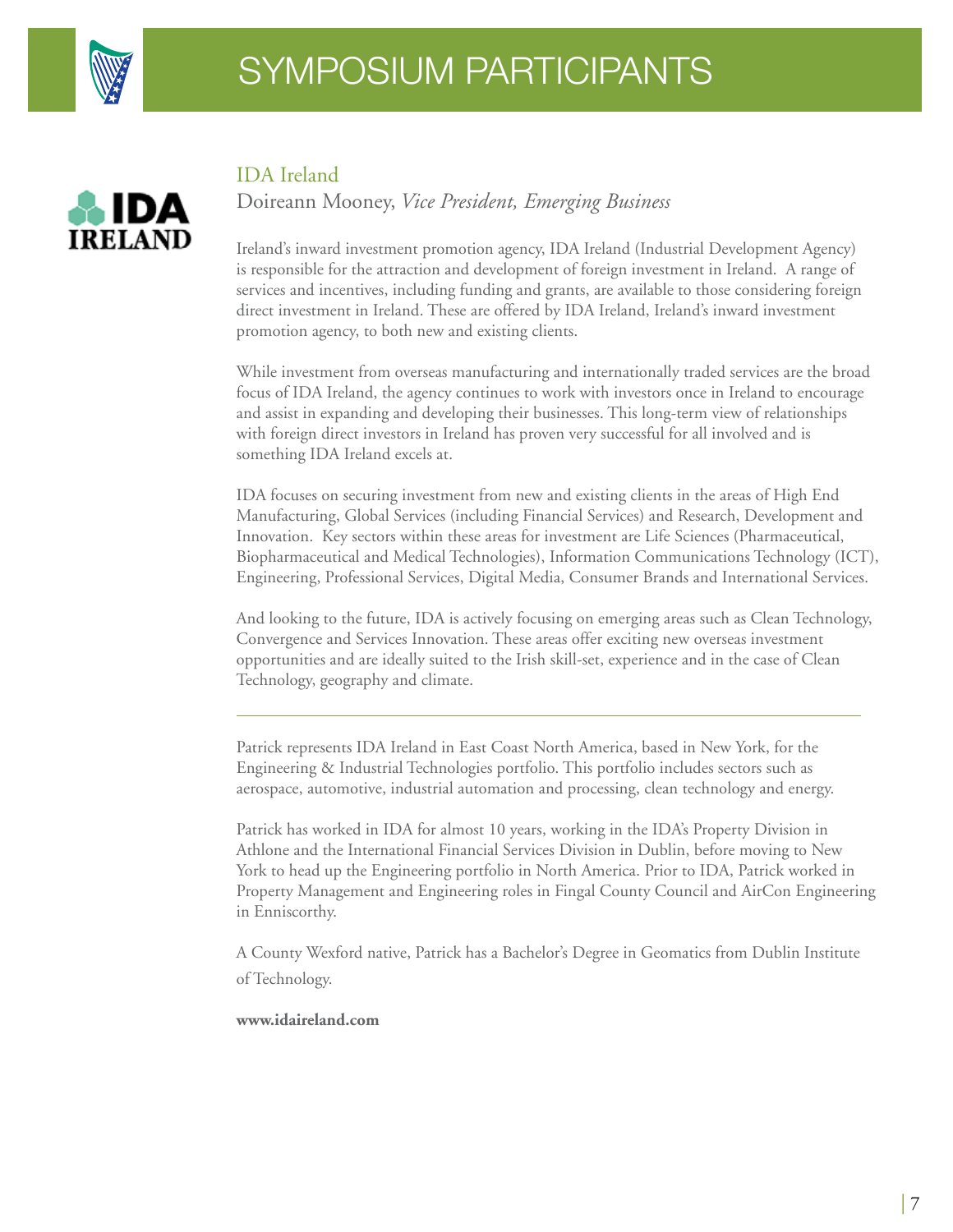



## Select Greater Philadelphia *Meghan Kelly, Director, Business Expansion Services*

Select Greater Philadelphia (Select) is an economic development marketing organization dedicated to attracting and growing companies to Greater Philadelphia. Select assists companies interested in the region by providing detailed information about the 11-county area.

Select offers a one-stop connection to numerous resources that help companies make informed decisions about locating to Greater Philadelphia. Through global marketing efforts, Select works to promote the region's key assets to help build the area's economy. The Greater Philadelphia region encompasses northern Delaware, southern New Jersey and southeastern Pennsylvania. Select is a private, non-profit organization and an affiliate of the Greater Philadelphia Chamber of Commerce.

**www.selectgreaterphiladelphia.com**



# ADDITIONAL RESOURCES FOR GLOBAL EXPANSION



## Enterprise Ireland

Enterprise Ireland is the government organisation responsible for the development and growth of Irish enterprises in world markets. They work in partnership with Irish enterprises to help them start, grow, innovate and win export sales on global markets. In this way, they support sustainable economic growth, regional development and secure employment.

Their priority is the achievement of export sales growth from Irish-owned companies. All services are geared toward helping Irish companies win international sales. Their range of services is extensive, from funding, to making introductions in key international markets.

*www.enterprise-ireland.com*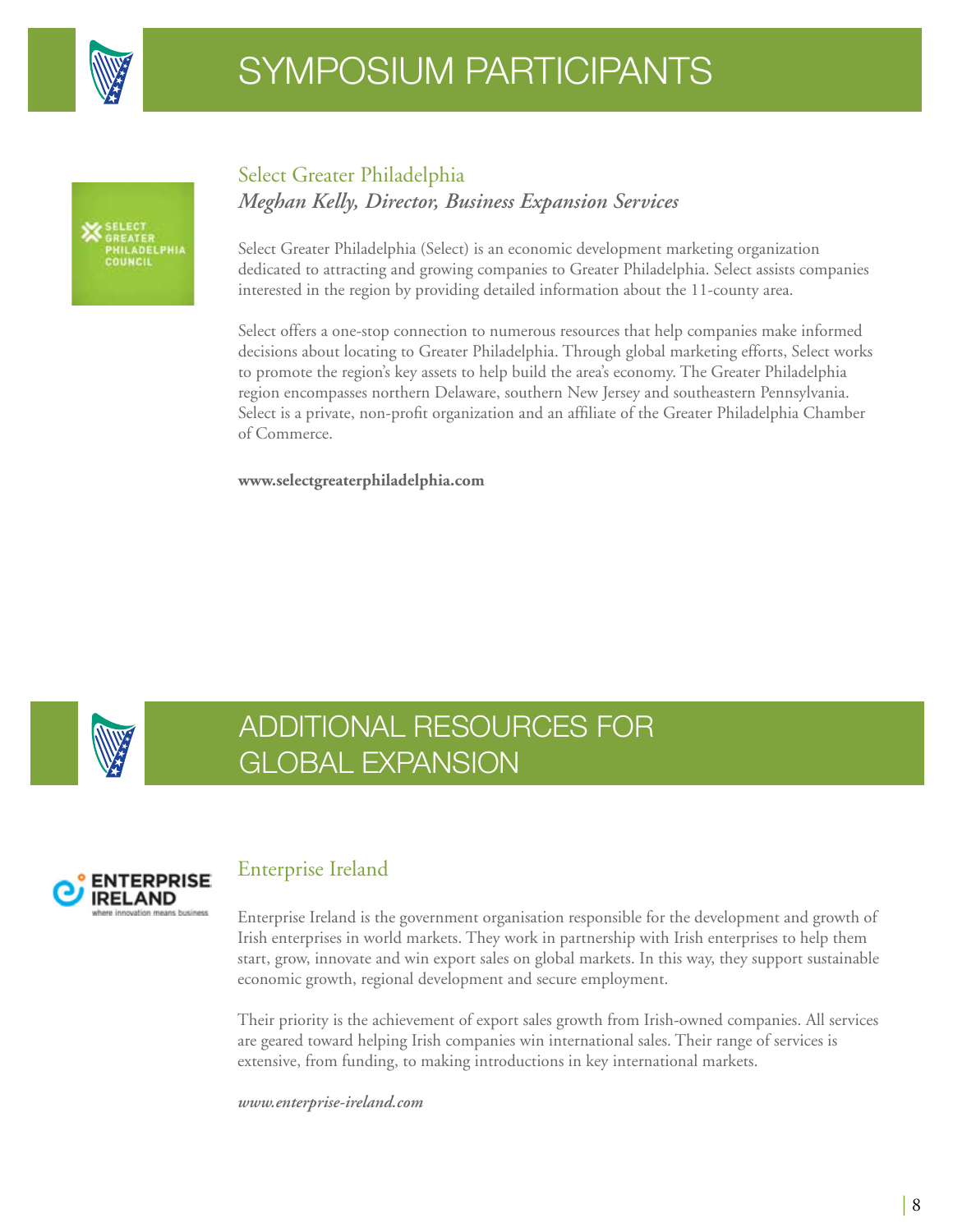

# PROUDLY SPONSORED BY







The John J. Rooney Family





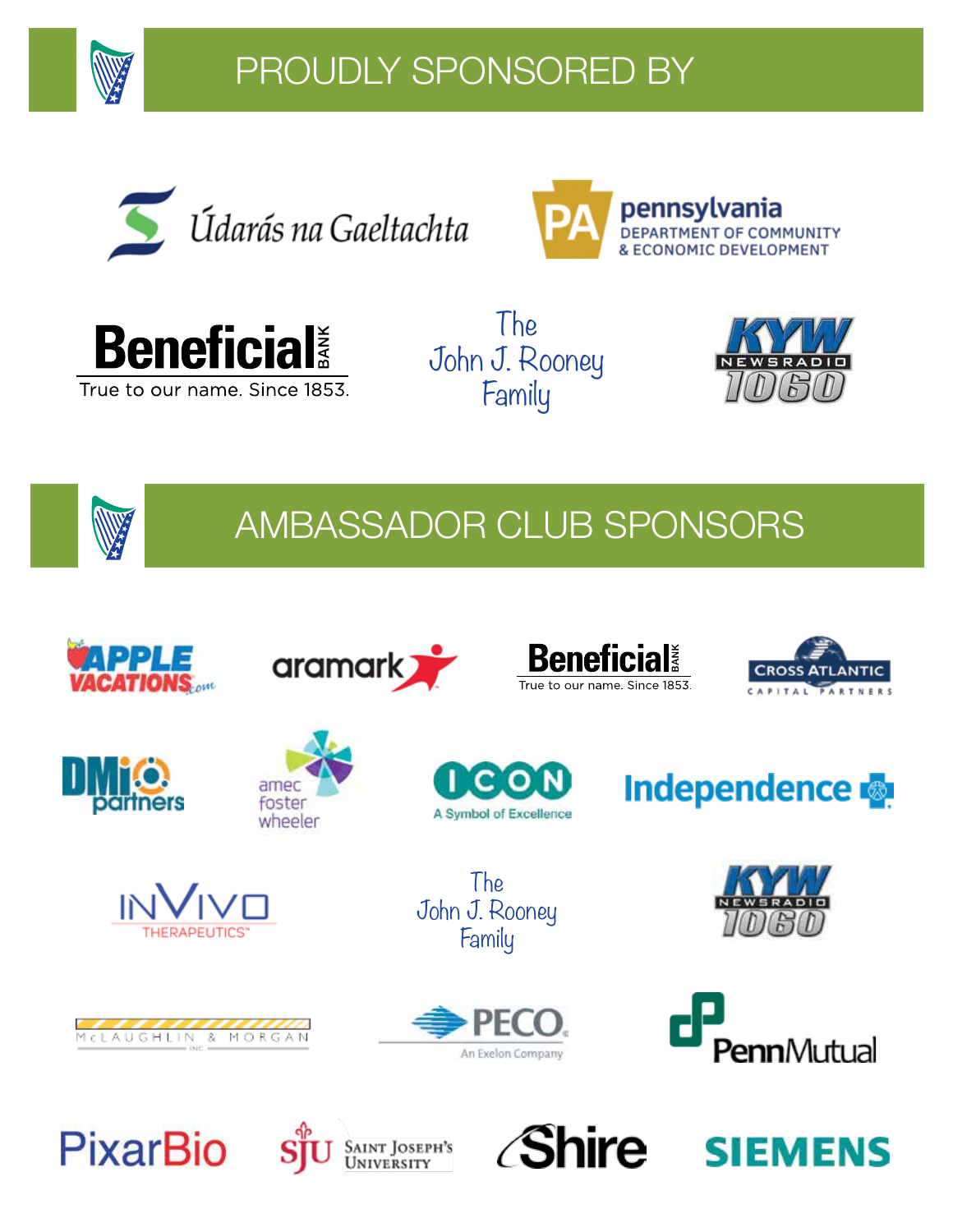